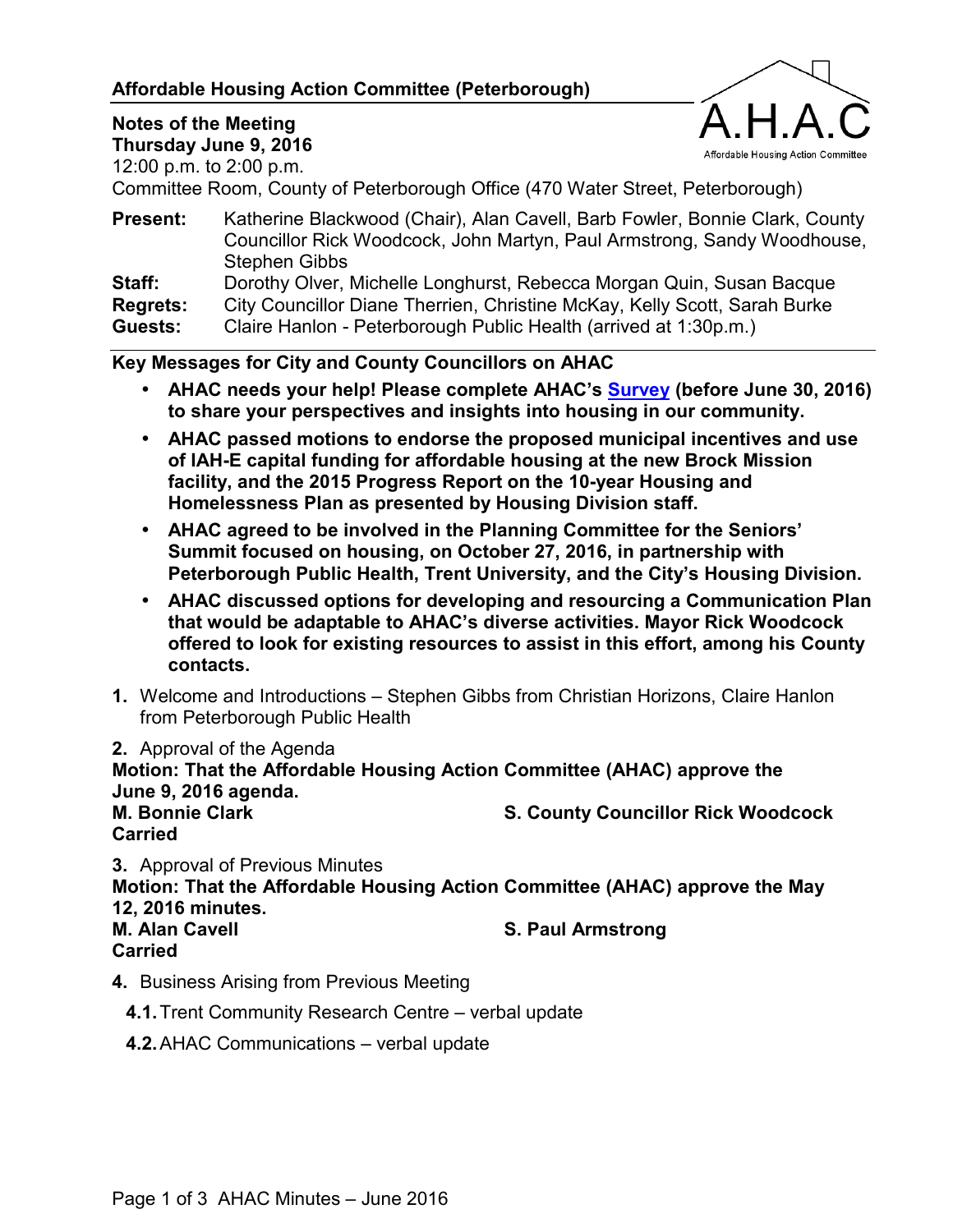#### **Affordable Housing Action Committee (Peterborough)**

#### **Minutes of the Meeting Thursday June 9, 2016**



**5.** Updates – verbal update provided

**5.1.** Community

- Changes to Social Services' After Hours program to improve efficiencies for people calling to access the services
- June 28 at Brock Mission at 2:00p.m. Point in Time Count will be released by the United Way

**5.2.** Housing Division – verbal update

- Consultation on new funding will likely be held over the summer (will advise)
- June 9, 2016 Joint Services Steering Committee report on 2015 Progress Report on the 10-year Housing and Homelessness Plan
- June 20, 2016 Committee of the Whole report on Brock Mission Incentives

**Motion: That AHAC endorses the proposed municipal incentives and use of IAH-E capital funding for affordable housing at the new Brock Mission facility, as well as the 2015 Progress Report on the 10-year Housing and Homelessness Plan as presented by Housing Division staff.**

# **Carried**

### **M. Bonnie Clarke S. Paul Armstrong Clarke**

**5.3.** Homelessness Support Services Coordinating Committee (HSSCC) – no update

**5.4.** Peterborough Poverty Reduction Network (PPRN) – verbal update

- June 9, 2016 Joint Service Steering Committee presentation on the Strategic Plan
- PPRN is looking for Board Members
- Peterborough's first "Hub Day" was a success (over 120 people attended)

**5.5.** Ontario Non-Profit Housing Association (ONPHA) – verbal update

• Published their final [Waiting Lists Survey Report \(](http://www.onpha.on.ca/onpha/web/Policyandresearch/2016_Waiting_List_Survey/Content/PolicyAndResearch/Waiting_Lists_2016/2016_Waiting_Lists_Survey.aspx?hkey=08cff4ce-7f97-4af4-910c-c64954d28a4a)includes Peterborough statistics)

**Motion: That AHAC approves the cost of \$475 for renewal of its annual Ontario Non-Profit Housing Association (ONPHA) associate membership effective July 1, 2016 to June 30, 2017. M. Alan Cavell** S. Bonnie Clarke

**Carried** 

**5.6.** Canadian Housing & Renewal Association (CHRA) – no update

- **6.** Progress Reports (AHAC Sub-Committees, Adhoc Committees and Working Groups)
	- **6.1.** Community Education verbal update
		- Draft Housing is Fundamental will be provided in July for review (will advise if special meeting will be held)
	- **6.2.** Services See 8.1 below
	- **6.3.** Supply April 2016 notes are available upon request
		- Survey is final and in circulation now